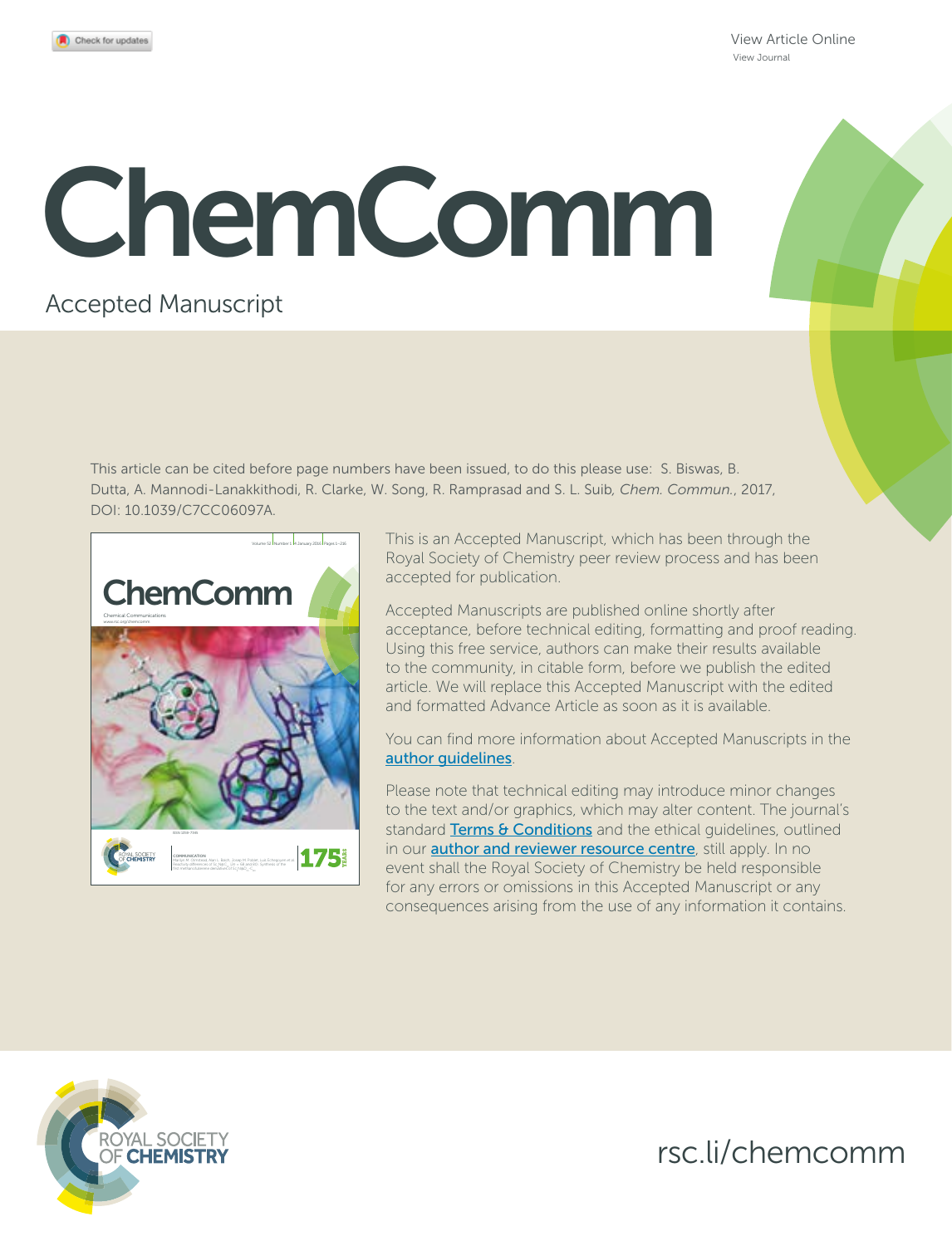**Journal Name** 



## **Heterogeneous Mesoporous Manganese/Cobalt Oxide Catalyst for Selective Oxidation of 5-hydroxymethylfurfural to 2,5 diformylfuran†**

Sourav Biswas<sup>a, †</sup>, Biswanath Dutta<sup>b, †</sup>, Arun Mannodi-Lanakkithodi<sup>c</sup>, Ryan Clarke, Wenqiao Song<sup>b</sup>, Rampi Ramprasad<sup>c</sup> and Steven L. Suib<sup>b,c\*</sup>

**www.rsc.org/** 

**We report a heterogeneous catalytic protocol for oxidation of 5-hydroxymethylfurfural (HMF) to 2,5-diformylfuran (DFF) using mesoporous manganese doped cobalt oxide material. The absence of precious metals and additives, use of air as the sole oxidant, easy isolation of products, along with proper catalyst reusability make our catalytic protocol attractive for selective oxidation of HMF to DFF.** 

 Due to the rapid exploitation of the fossil feedstock, there are demands for sustainable alternative energy and new chemical feed stocks.<sup>1,2</sup> Even though renewable energy sources (such as solar, geothermal and wind) have gained much attention recently, they are unable to produce petroleum based organic building blocks which are required for producing plastics and fine-chemicals. $3,4$ Biomass resources are renewable, abundant and contain skeletal carbon atoms and have been found to be the only source of sustainable feedstocks for the chemical and fuel industries.

5-hydroxymethylfurfural (HMF) is one such promising platform molecule, derived from acid catalyzed dehydration of C6 based carbohydrates, $5-7$  which has two different functional groups (hydroxyl and aldehyde) and is known for versatile applications as fine chemicals and liquid fuels. $<sup>4</sup>$  Oxidation of HMF can lead to the</sup> formation of various industrially value-added products such as 2,5 diformyl furan (DFF), 5-hydroxymethyl-2-furan carboxylic acid (HMFCA), 5-formyl-2-furancarboxylicacid (FFCA) and 2, 5-furandicarboxylicacid (FDCA). $8-11$  Among those, DFF has versatile applications in the synthesis of polymers, $^{12}$  pharmaceuticals, $^{13}$  and other value added products. However, the presence of highly react-



*Figure 1.* Various routes to synthesize different HMF derivatives.

-ive α, β-unsaturated aldehyde in HMF makes selective oxidation of HMF to DFF very difficult. Both homogeneous<sup>14,15</sup> and heterogeneous<sup>16,17</sup> catalysts have been explored for oxidation of HMF to DFF. Most homogeneous catalysts suffer from reusability issues, whereas heterogeneous procedures display comparatively lower activity and selectivity.<sup>16</sup> In some cases, precious metal catalysts have been employed for this selective oxidation.<sup>18-20</sup> There are few reports on manganese oxide based catalysts for selective oxidation of HMF to DFF. $^{21}$  However, either the use of molecular oxygen or high air pressure (15 atm) are required to achieve catalytic efficiency, which limit practical applications. Therefore, the development of a cost-effective, selective and efficient catalytic procedure for the synthesis of HMF to DFF under aerobic and atmospheric conditions is highly desirable. **COMMUNICATION**<br>
COMMUNICATION<br> **Connection**<br> **Connection**<br> **Connection**<br> **Connection**<br> **Connection**<br> **Connection**<br> **Connection**<br> **Connection**<br> **Connection**<br> **Connection**<br> **Connection**<br> **Connection**<br> **Connection**<br> **Connec** 

In 2013, a series of mesoporous materials were developed by our group using inverse-micelle templated evaporation induced self-assembly methods. $^{22}$  Both, mesoporous cobalt oxide and mesoporous manganese oxide materials synthesized by this method, have displayed excellent activity in different liquid phase and gas phase oxidation reactions.<sup>23, 24</sup> The inter-dependence of redox cycles with labile lattice oxygen molecules are believed to be crucial factors for these catalytic systems. Surface defects caused by dopants are known to enhance catalytic activity of metal oxides by increasing the lattice oxygen content. However, this effect was never evaluated using two equally active metal oxide systems.

<sup>a</sup>Dr. S. Biswas,*†*

Department of Chemistry, University of Wisconsin-Madison, 1101 University Avenue, Madison, Wisconsin 53706, USA.

<sup>b</sup>B. Dutta,*†* Dr. W. Song, Ryan Clarke, Prof. S. L. Suib*.*

Department of Chemistry, University of Connecticut, 55 North Eagleville Road, Storrs, Connecticut 06269-3060, USA.

<sup>c</sup>A. Mannodi-Lanakkithodi, Prof. R. Ramaprasad, Prof. S. L. Suib*.*

Institute of material science, University of Connecticut, Storrs, Connecticut 06269-3060, USA. *†* These authors contributed equally.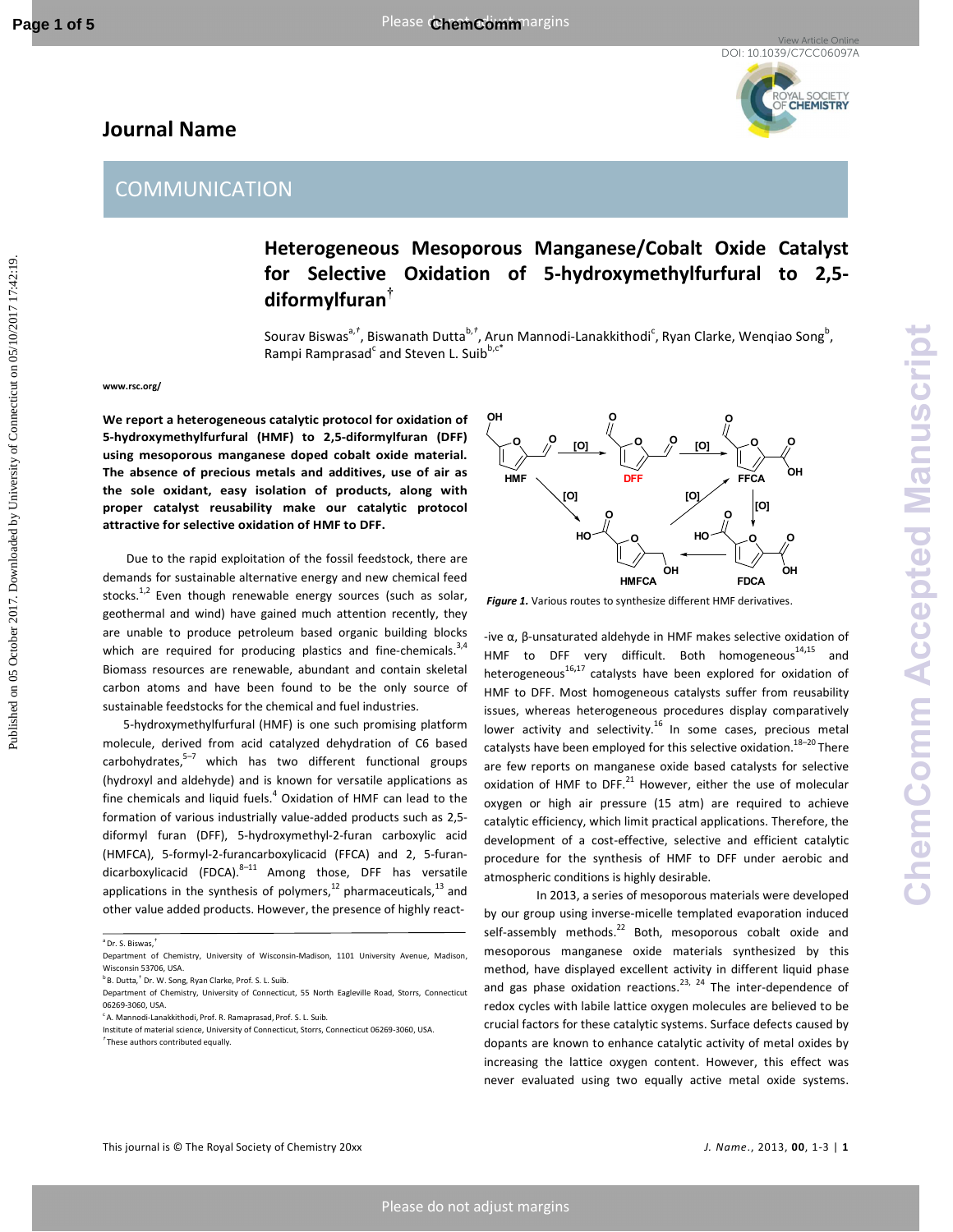

*Figure 2.* Powder X-ray diffraction (PXRD) of meso Mn/ CoOx at different Mn/Co ratio. (the diffraction patterns correspond to tricobalt tetraoxide).

**Table 1** gives catalytic data for aerobic oxidation of HMF to DFF using different manganese and cobalt oxide catalysts. The bare mesoporous cobalt oxide (meso CoOx), and manganese oxide (meso MnOx) materials displayed low yields of DFF (**Table 1, Entry 1 and 2**), albeit high selectivity. An enhancement in the activity (while preserving high selectivity) was observed when Mn was introduced in mesoporous cobalt oxide materials. The sharp increase in conversion was noticed under similar conditions and reached saturation with only 5 % manganese doping (**Table 1, Entry 3 - 5**). Further increase in manganese content did not have any significant effect on conversion (**Table 1, Entry 6 and 7**). Notably, the reaction did not produce any product under catalyst-free conditions (**Table 1, Entry 8**).

|                                                                                                                                                                                                         |                                                                                                                                          |                                                                                                                                                                 |                                                           |                              | <b>View Article Online</b><br>DOI: 10.1039/C7CC06097A |  |
|---------------------------------------------------------------------------------------------------------------------------------------------------------------------------------------------------------|------------------------------------------------------------------------------------------------------------------------------------------|-----------------------------------------------------------------------------------------------------------------------------------------------------------------|-----------------------------------------------------------|------------------------------|-------------------------------------------------------|--|
| Journal Name                                                                                                                                                                                            |                                                                                                                                          |                                                                                                                                                                 |                                                           |                              | <b>COMMUNICATION</b>                                  |  |
| Herein, we present our effort of designing an efficient catalytic<br>system using mesoporous manganese incorporated cobalt oxide                                                                        |                                                                                                                                          | Table 1. Comparison of catalysts on HMF oxidation <sup>a</sup>                                                                                                  |                                                           |                              |                                                       |  |
| (meso Mn-CoOx) for selective oxidation of HMF to DFF. The<br>oxidation reaction, being inefficient for both manganese and cobalt                                                                        |                                                                                                                                          |                                                                                                                                                                 | meso 5% Mn-Co <sub>3</sub> O <sub>4</sub><br>DMF, 130°C   |                              |                                                       |  |
| oxides, were tested with different Co-Mn mixed metal oxide<br>catalysts. The doping of manganese oxide in cobalt oxide was found                                                                        | Entry                                                                                                                                    | Catalyst                                                                                                                                                        | Conversion <sup>b</sup> (%)                               | Selectivity <sup>b</sup> (%) | TOF <sup>c</sup><br>$(h^{-1})$                        |  |
| to perform better than the reverse. The beneficial effect of Mn in                                                                                                                                      | $\overline{1}$                                                                                                                           | Meso CoOx                                                                                                                                                       | 18                                                        | 98                           | $6 \times 10^{-4}$                                    |  |
| the cobalt oxide structure for designing an efficient catalyst will be<br>discussed in detail. Additionally, structure-activity relationships                                                           | $\overline{2}$                                                                                                                           | Meso MnOx                                                                                                                                                       | 13                                                        | > 99                         | $4.6 \times 10^{-4}$                                  |  |
| were explored aided by DFT computations to evaluate reaction                                                                                                                                            | $\overline{3}$                                                                                                                           | Meso 1% Mn/CoOx                                                                                                                                                 | 24                                                        | 96                           | 0.26                                                  |  |
| pathways over these catalysts.                                                                                                                                                                          | 4                                                                                                                                        | Meso 3% Mn/CoOx                                                                                                                                                 | 40                                                        | 95                           | 0.15                                                  |  |
| 311                                                                                                                                                                                                     | 5                                                                                                                                        | Meso 5% Mn/CoOx                                                                                                                                                 | 80 (71)                                                   | 96                           | 0.18                                                  |  |
| 111<br>511<br>220<br>5% Mn-CoO,                                                                                                                                                                         | 6                                                                                                                                        | Meso 10% Mn/CoOx                                                                                                                                                | 78                                                        | 95                           | 0.09                                                  |  |
|                                                                                                                                                                                                         | $\overline{7}$                                                                                                                           | Meso 20% Mn/CoOx                                                                                                                                                | 77                                                        | 96                           | 0.04                                                  |  |
| Intensity (a.u.)<br>500<br>3% Mn-CoO <sub>x</sub>                                                                                                                                                       | 8                                                                                                                                        | No catalyst                                                                                                                                                     | $\leq 1$                                                  | > 99                         | N/A                                                   |  |
| meso-CoO <sub>x</sub><br>$\mathbf{0}$<br>30<br>60<br>$20$ (degree)                                                                                                                                      |                                                                                                                                          | (see NMR in Figure S10).<br>While optimizing the catalyst loading, a continual increase in<br>performance was observed with increasing catalyst loading (Figure |                                                           |                              |                                                       |  |
| Figure 2. Powder X-ray diffraction (PXRD) of meso Mn/ CoOx at different<br>Mn/Co ratio. (the diffraction patterns correspond to tricobalt tetraoxide).                                                  | S2). These results signify that the system had no limitations due to<br>mass transfer or limited adsorption sites. The reaction was also |                                                                                                                                                                 |                                                           |                              |                                                       |  |
| The meso-CoOx and all Mn doped Meso-CoOx materials were                                                                                                                                                 |                                                                                                                                          | screened with different solvents of varying polarity, where N, N'-                                                                                              |                                                           |                              |                                                       |  |
| found to be crystalline (Figure 2). The PXRD patterns indicate the                                                                                                                                      | dimethylformamide (DMF) emerged as the best solvent (Table 2).<br>High DFF yield was also obtained using water as solvent, which         |                                                                                                                                                                 |                                                           |                              |                                                       |  |
| $Co3O4$ crystal structure. No other crystalline phase was observed for<br>the Mn doped materials confirming little phase segregation. The $N_2$                                                         | highlighted the practical applications of our process using 'green                                                                       |                                                                                                                                                                 |                                                           |                              |                                                       |  |
| sorption isotherms displayed typical Type IV adsorption isotherms,<br>which denote the mesoporosity of the materials ( <b>Figure S1</b> ). The                                                          | conditions'.<br>Table 2. Survey of solvents for oxidation of HMF to DFF <sup>°</sup>                                                     |                                                                                                                                                                 |                                                           |                              |                                                       |  |
| reduction of surface area due to Mn doping is probably due to<br>partial pore-blocking or formation of a second low surface area<br>phase. However, no direct correlation of surface area reduction and |                                                                                                                                          | ЮH                                                                                                                                                              | meso 5% Mn-Co <sub>3</sub> O <sub>4</sub><br>Solvent, air |                              |                                                       |  |
| Mn dopant amount was observed. All the materials possessed a<br>monomodal mesoporous size distribution with pore sizes between                                                                          | Entry                                                                                                                                    | Temp. (°C)<br>Solvent                                                                                                                                           |                                                           | Conv. <sup>b</sup> (%)       | Selectivity <sup>b</sup> (%)                          |  |
| 5.2 to 17 nm (Figure S1 and Table S1).                                                                                                                                                                  | $\mathbf{1}$                                                                                                                             | <b>DMF</b>                                                                                                                                                      | 130                                                       | 80                           | 96                                                    |  |
| Table 1 gives catalytic data for aerobic oxidation of HMF to DFF<br>using different manganese and cobalt oxide catalysts. The bare                                                                      | $\mathbf 2$                                                                                                                              | Toluene                                                                                                                                                         | 110                                                       | $\leq 1$                     | >99                                                   |  |
| mesoporous cobalt oxide (meso CoOx), and manganese oxide                                                                                                                                                | $\overline{\mathbf{3}}$                                                                                                                  | Acetonitrile                                                                                                                                                    | 80                                                        | 15                           | >99                                                   |  |
| (meso MnOx) materials displayed low yields of DFF (Table 1, Entry 1                                                                                                                                     |                                                                                                                                          |                                                                                                                                                                 |                                                           |                              |                                                       |  |



| Entry          | Solvent      | Temp. (°C) | Conv. $(b)$ (%) | Selectivity <sup>b</sup> (%) |  |  |
|----------------|--------------|------------|-----------------|------------------------------|--|--|
| $\mathbf{1}$   | <b>DMF</b>   | 130        | 80              | 96                           |  |  |
| $\overline{2}$ | Toluene      | 110        | <1              | >99                          |  |  |
| 3              | Acetonitrile | 80         | 15              | >99                          |  |  |
| 4              | 1,4-dioxane  | 100        | <1              | 95                           |  |  |
| 5              | Water        | 100        | 70              | >99                          |  |  |

*a* **Reaction conditions:** HMF (0.50 mmol), Meso 5% Mn/CoOx (50 mg), solvent (3 mL) at the respective boiling point temperatures, 4 h.<sup>b</sup> Conversions and selectivity were determined by GC-MS based on concentration of HMF.

No improvement of reaction rate was observed under a pure oxygen atmosphere rather than air. However, a decrease of activity was found in nitrogen environment (**Table S2, Entry 1, 2 and 3**). Addition of one equivalent of base (K<sub>2</sub>CO<sub>3</sub>) (Table S2, Entry 4)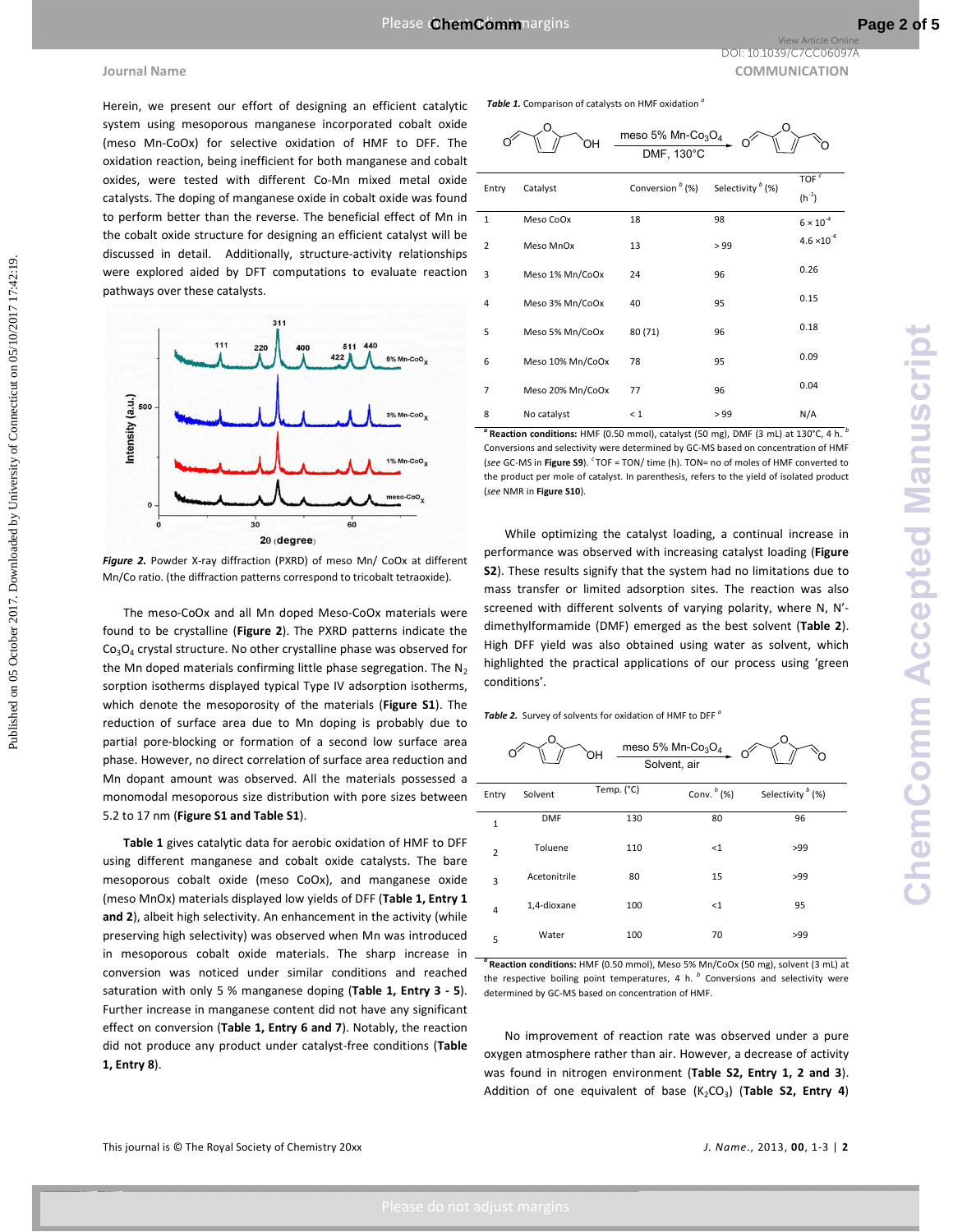resulted in an increase of turnover due to the enhanced deprotonation, facilitated by the base. However, the conversion under this base mediated process did not increase significantly with just an oxygen environment. Hence, a reaction using DMF as solvent at 130 °C, under oxygen environment and in the presence of the catalyst (meso-5%-Mn-CoOx-250) was chosen to be best optimal reaction conditions.

In heterogeneous catalysis, leaching of active metals in solution and deactivation of the active sites due to adsorption or aggregation are very common issues. To verify if the active metals leached out during the reaction, a hot filtration test was carried out (**Figure S3**). In that experiment, the catalyst was separated from the reaction system by a simple filtration method after 40 minutes (at about 20% conversion) and the filtrate was kept under the same reaction conditions for another 60 minutes. No further improvement in conversion of HMF was achieved. Further analysis of the filtrate by atomic adsorption spectroscopy (AAS) revealed the presence of negligible quantities of Mn and Co (<1 ppm). To determine reusability, the catalyst was retrieved from the reaction mixture by simple filtration and washed with excess DMF and ethanol. Prior to reuse, the catalyst was reactivated at 250 °C for 30 min to remove any adsorbed species. Similar pre-and post-reaction treatments were done to the catalyst for another five cycles, until the conversion dropped by ~23 % of its initial activity (Figure S4, a). An X-ray diffraction study on the catalyst after the  $6<sup>th</sup>$  cycle, confirmed the preservation of the crystalline nature of the catalyst without any noticeable change (**Figure S4, b**). Therefore, our catalyst can be considered to be truly heterogeneous, stable, and reusable. External Manus<br> **COMMUNICATION**<br> **CHEMOLOGY CONNECTION CONNECTION CONNECTION CONNECTION CONNECTION CONNECTION CONNECTION CONNECTION CONNECTION CONNECTION CONNECTION CONNECTION CONNECTION CONNECTION CONNECTION CONNECTION CO** 

The kinetic aspects of the reaction were determined by conducting a time-dependent study (**Figure S5**). A first order rate equation was derived with respect to HMF with a rate constant of  $5.8 \times 10^{-3}$  s<sup>-1</sup> (**Figure S6**). To estimate the apparent activation energy of the reaction, a series of time-dependent reactions were performed in the temperature range of 80 –140 °C. This resulted in an activation energy ( $E_a$ ) of 5.79 kcal. mol<sup>-1</sup>, from the Arrhenius equation (**Figure S7**).

To study possible structure-activity relationships, a series of characterization techniques such as H<sub>2</sub>-TPR (temperature programmed reduction) and XPS (X-ray photoelectron spectroscopy) were performed. Generally, metal oxide based catalytic systems operate by a Mars-Van-Krevelen mechanism, which involves an exchange between aerial and lattice oxygen.<sup>25</sup>Therefore, the activity of the catalyst depends on the mobility and accessibility of lattice oxygen, which in turns relates to M-O bond length. The presence of one electron in the antibonding  $e_g$  orbital ( $e^1g$ ) of Mn<sup>3+</sup> species, results in an elongation of Mn-O bonds due to Jahn-Teller (J-T) distortion.<sup>26</sup> XPS data revealed a sharp increase in Mn<sup>3+</sup> and lattice oxygen content, with increasing Mn doping percentages. The most active 5% Mn-CoOx has the maximum lattice oxygen content and highest amounts of  $Mn<sup>3+</sup>$ species.

Along with the metal oxidation states, the mobility and accessibility of lattice oxygen are also important. From redox perspectives, an easily reducible material provides an increase in mobility and ease of removal of lattice oxygen species. **Figure S8** displays the  $H_2$ -TPR profile of the meso CoOx materials. Three different reduction peaks were observed corresponding to reduction of surface adsorbed species (labile oxygen) at 25°C to 250°C,  $Co^{3+}$  reduction at 260°C to 350°C and  $Co^{2+}$  reduction at higher temperature.<sup>24</sup> The highest activity of meso 5%Mn-CoOx can be rationalized by the lowest reduction temperature for lattice oxygen. According to the Mars-Van-Krevelen mechanism, electron transfer from adsorbed species (alkoxide) to metal centers reduces the metal. Therefore, the easier reduction of the metal center the more active is the material. This can be reinforced by the fact that the lowest  $Co<sup>3+</sup>$  reduction temperature of meso 5% Mn/CoOx was the reason for the high catalytic activity.

High surface area and nano-crystallinity of these materials are also considered to be critical for achieving excellent efficiency. High surface area provided better access to the catalytically active sites to promote activity, whereas nano-crystallinity ensured the availability of the labile lattice oxygens. <sup>23, 27</sup> The best active material, namely, 5 % meso Mn-CoOx has high surface area (121  $m^2g^{-1}$ ), which also contributed to the high catalytic activity. Moreover, the well-defined porous network of the material provides facile diffusion and mass transport of the HMF molecules, which is essential for heterogeneous catalysis.

Based on these observations, we propose a mechanism of HMF oxidation over cobalt oxide surfaces (**scheme S1**). Initially, a radical scavenger (2,6-di-tert-butyl-4-methylphenol) was introduced to the reaction mixture, to trap the radical intermediate, if formed. However, the absence of such intermediates, suggests a radical free pathway. The reaction starts with O-H bond dissociation on the catalyst surface, followed by the protonation of lattice oxygen. This can be rationalized by the increase of activity by introduction of base. The alkoxide formed at this step reduced the metal center. In the second step, a deprotonation from  $\alpha$ -CH<sub>2</sub>, led to the formation of product (**DFF**). The consecutive reductions of the metal oxide surface, led to release of a molecule of  $H_2O_2$  which eventually decomposed to water and oxygen.<sup>28</sup> During catalysis, the reduced metal species can be re-oxidized by oxygen molecules. Thus, an aerobic atmosphere should play a critical role in replenishing the vacancies made by lost lattice oxygen. This turned out to be consistent with the observed decrease of catalytic efficiency under a nitrogen atmosphere (45 % conversion), compared to aerobic conditions (55 % conversion). A post reaction (under nitrogen atmosphere) XPS analysis on the catalyst **Table S3**), also revealed a significant decrease (20 %) of lattice oxygen (**O<sup>L</sup>** ) compared to the material before reaction (70.56 %). This indicates the existence of oxygen vacancies due to incomplete replenishment under nitrogen atmosphere and further supported the above-mentioned experimental findings.

To further validate the reaction mechanism, quantummechanical computations were performed using density functional theory (DFT) as implemented in the Vienna ab initio simulation package (VASP).<sup>29</sup> The Perdew, Burke and Ernzerhof (PBE) electron exchange-correlation function $30$  was used along with the projector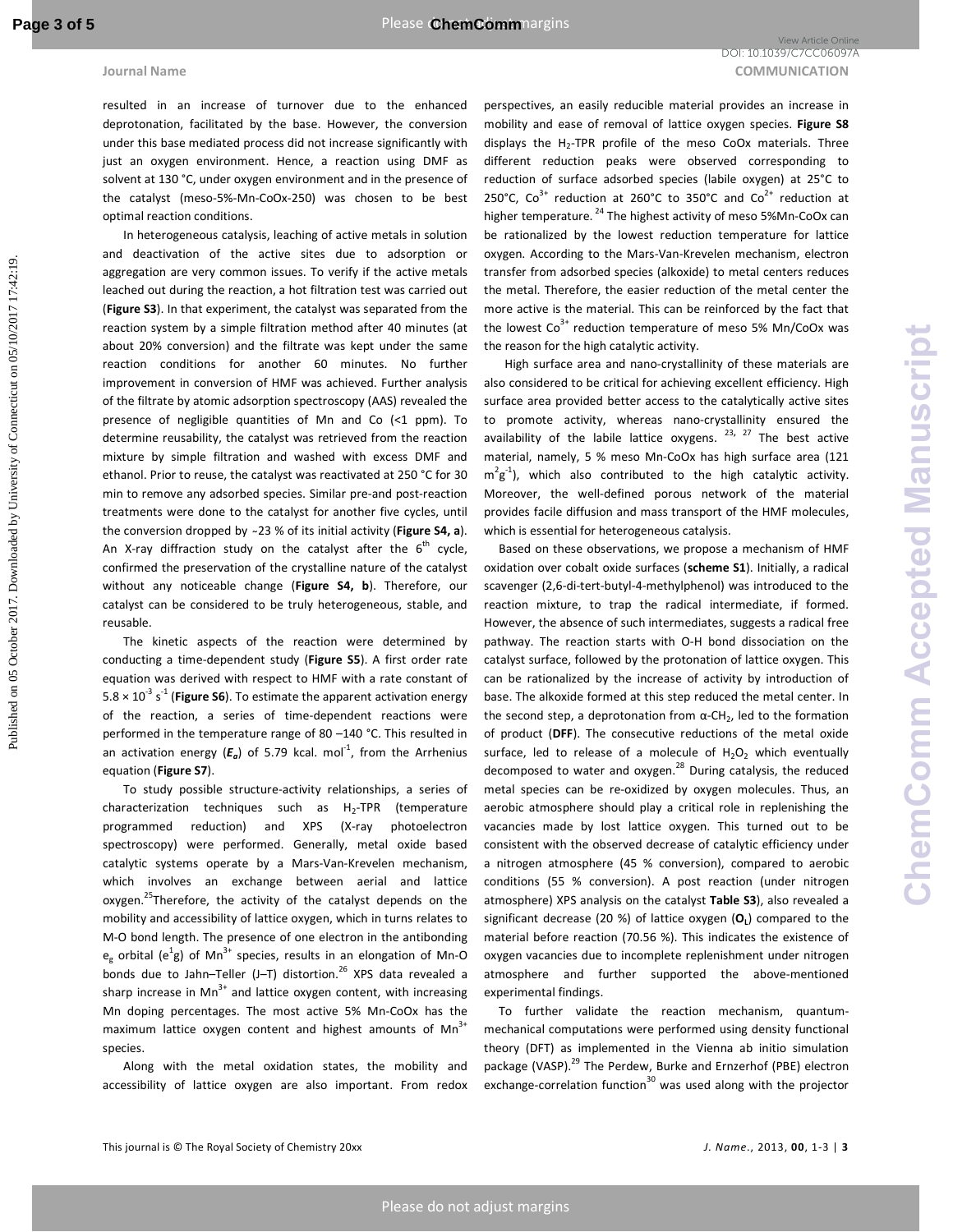**Journal Name** COMMUNICATION **COMMUNICATION** 

augmented-wave (PAW) frozen core potentials $^{31}$  to estimate the total energies of all the different configurations, from the reactants to intermediates to products. Our primary target was to find out the order of bond dissociation (C-H and O-H) and energies involved with corresponding intermediates.



Figure 2. Energy profile of the reaction in gas phase, as determined by DFT calculations.

DFT calculations were performed on the (311) cobalt oxide surface. A DFT energy profile for the reaction in the gas phase is shown in **Figure 2**. The relative energies [kcal mol<sup>-1</sup>] are based on the summation of the representative total energies  $E_{tot}$  of all species. According to these calculations, HMF was stabilized on the surface of the catalyst prior to undergoing O-H bond dissociation. In the next step, a C-H bond dissociated to produce DFF. Moreover, the energy associated with the O-H bond dissociation was calculated to be higher than the C-H bond dissociation, making this the rate determining step.

In summary, we developed a cost-effective heterogeneous catalytic procedure, operable under mild reaction conditions, for selective oxidation of HMF to DFF using readily abundant and reusable manganese doped cobalt oxide materials. Under optimized reaction conditions we used DMF as the solvent. The catalyst also showed high activity (70 % conversion) in water, which highlighted the practical applicability of our process. The catalytic protocol circumvents the use of additives and precious metals. Our experimental and computational studies provide a reaction mechanism, which involves an O-H bond dissociation followed by C-H abstraction over the catalyst surface. The involvement of surface active Mn<sup>3+</sup> and O<sub>L</sub> species were confirmed to be critical for our systems. Additionally, high surface area, nano-crystallinity, and a uniform porous network of the materials are also believed to be important factors for the catalytic efficiency of these materials. Example of Example 2017 (The Chempson of Connecticut on Delaye Connecticut on Delaye Connecticut on Delaye Connecticut on Delaye Connecticut on Delaye Connecticut on Delaye Connecticut on Delaye Connecticut on Delaye Conn

S.L.S thanks the US Department of Energy, Office of Basic Energy Sciences, Division of Chemical, Biological and Geological Sciences under grant DE-FG02-86ER13622.A000 for support of this research.

## **Notes and references**

- 1 S. E. Davis, A. D. Benavidez, R. W. Gosselink, J. H. Bitter, K. P. de Jong, A. K. Datye and R. J. Davis, *J. Mol. Catal. A Chem.*, 2014, **388**, 123–132.
- 2 C. Dupont, R. Chiriac, G. Gauthier and F. Toche, *Fuel*, 2014, **115**, 644–651.
- 3 J. N. Chheda, Y. Roman-Leshkov and J. A. Dumesic, *Green Chem.*,

### 2007, **9**, 342–350.

- 4 T. Thananatthanachon and T. B. Rauchfuss, *Angew. Chem. Int. Ed.*, 2010, **49**, 6616–6618.
- 5 Y. Roman-Leshkov, *Science (80-. ).*, 2006, **312**, 1933–1937.
- 6 A. Corma Canos, S. Iborra and A. Velty, *Chem. Rev.*, 2007, 107, 2411–2502.
- 7 D. J. Chadderdon, L. Xin, J. Qi, Y. Qiu, P. Krishna, K. L. More, W. Li, J. A. Lopez-Sanchez, S. H. Taylor, D. W. Knight, C. J. Kiely, G. J. Hutchings and G. J. Hutchings, *Green Chem.*, 2014, **16**, 3778–3786.
- 8 S. E. Davis, B. N. Zope, R. J. Davis, R. J. Davis and R. J. Davis, *Green Chem.*, 2012, **14**, 143–147.
- 9 W. P. Dijkman, D. E. Groothuis and M. W. Fraaije, *Angew. Chem. Int. Ed.*, 2014, **53**, 6515–6518.
- 10 Z. Zhang, B. Liu, K. Lv, J. Sun and K. Deng, *Green Chem.*, 2014, **16**, 2762–2770.
- 11 Z. Du, J. Ma, F. Wang, J. Liu and J. Xu, *Green Chem.*, 2011, **13**, 554– 557.
- 12 C. Moreau, M. N. Belgacem and A. Gandini, *Top. Catal.*, 2004, **27**, 11–30.
- 13 A. A. Rosatella, S. P. Simeonov, R. F. M. Frade and C. A. M. Afonso, *Green Chem.*, 2011, **13**, 754–793.
- 14 J. Ma, Z. Du, J. Xu, Q. Chu and Y. Pang, *ChemSusChem*, 2011, **4**, 51– 54.
- 15 W. Partenheimer and V. V. Grushin, *Adv. Synth. Catal.*, 2001, **343**, 102–111.
- 16 J. Nie, J. Xie and H. Liu, *J. Catal.*, 2013, **301**, 83–91.
- 17 K. Ghosh, R. A. Molla, M. A. Iqubal, S. S. Islam and S. M. Islam, *Appl. Catal. A Gen.*, 2016, **520**, 44–52.
- 18 M. A. Lilga, R. T. Hallen and M. Gray, *Top. Catal.*, 2010, **53**, 1264– 1269.
- 19 A. Takagaki, M. Takahashi, S. Nishimura and K. Ebitani, *ACS Catal.*, 2011, **1**, 1562–1565.
- 20 C. A. Antonyraj, J. Jeong, B. Kim, S. Shin, S. Kim, K.-Y. Lee and J. K. Cho, *J. Ind. Eng. Chem.*, 2013, **19**, 1056–1059.
- 21 Z.-Z. Yang, J. Deng, T. Pan, Q.-X. Guo and Y. Fu, *Green Chem.*, 2012, **14**, 2986–2989.
- 22 A. S. Poyraz, C.-H. Kuo, S. Biswas, C. K. King'ondu and S. L. Suib, *Nat. Commun.*, 2013, **4**, 1–10.
- 23 S. Biswas, B. Dutta, K. Mullick, C.-H. Kuo, A. S. Poyraz and S. L. Suib, *ACS Catal.*, 2015, **5**, 4394–4403.
- 24 W. Song, A.S. Poyraz, Y. Meng, Z. Ren, S.Y. Chen, and S. L. Suib, *Chem. Mater.*, 2014, **26(15)**, 4629–4639.
- 25 C. Doornkamp, V. Ponec and H. Knozinger, *J. Mol. Catal. A Chem.*, 2000, **162**, 19–32.
- 26 U. Maitra, B. S. Naidu, A. Govindaraj and C. N. R. Rao, *roceedings Natl. Acad. Sci. United States Am.*, 2013, **110**, 11704–7.
- 27 S. Biswas, A. S. Poyraz, Y. Meng, C.-H. Kuo, C. Guild, H. Tripp and S. L. Suib, *Appl. Catal. B Environ.*, 2015, **165**, 731–741.
- 28 V. D. Makwana, Y. Son, A. R. Howell and S. L. Suib, *J. Catal.*, 2002, **52**, 46–52.
- 29 G. Kresse and J. Hafner, *Phys. Rev. B*, 1993, **47**, 558–561.
- 30 É. D. Murray, K. Lee and D. C. Langreth, *J. Chem. Theory Comput.*, 2009, **5**, 2754–2762.
- 31 P. E. Blöchl, *Phys. Rev. B*, 1994, **50**, 17953–17979.